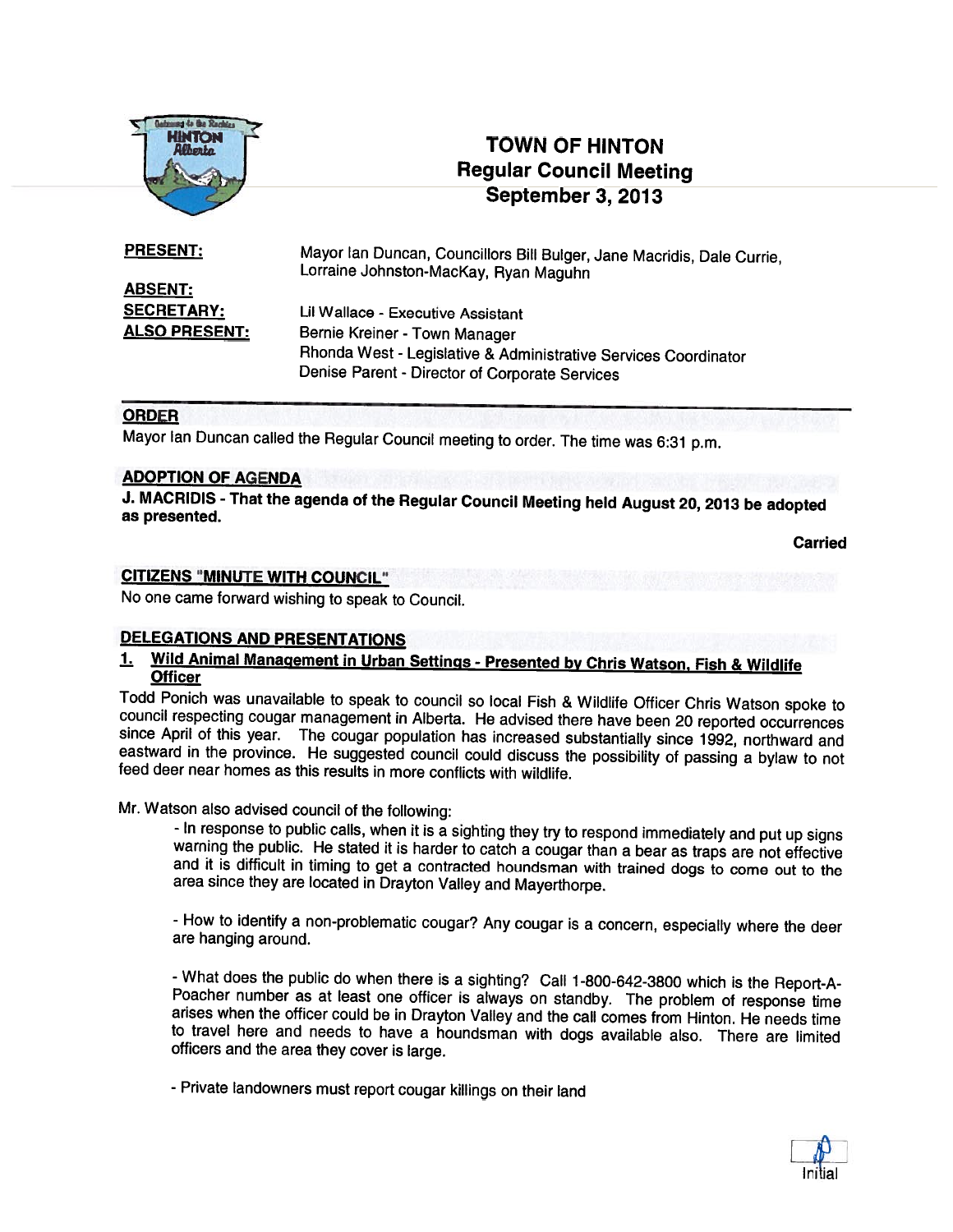Town of Hinton Regular Meeting of Council — September 3, <sup>2013</sup> Page | 2

Mr. Watson advised the "best practices" when encountering wildlife are:

- bears and cougars judge our actions by their actions, if they approach, they are predatory so you want to fight back, stand tall, make yourself large, carry some means of defense such as <sup>a</sup> walking stick, whistle, bear spray; be aware of your surroundings, travel in groups, especially at dawn and dusk when animals are more active
- when bear charges, play dead
- There are signed located at Maxwell Lake and the bike park read them for more information
- Google "cougars in Alberta" or "cougars managemen<sup>t</sup> in Alberta" or "Bear Smart in Alberta" for more information
- pamphlets are available at the Fish & Wildlife Office
- use motion sensor lights on your property
- keep your dogs close by when walking the trails
- do not leave dog or cat food outside
- do not leave other foods (lettuce for bunnies, etc) outside to preven<sup>t</sup> attracting unwanted wildlife.

The Mayor thanked Mr. Watson for his presentation.

## 2. The Climate Reality Project - Presented by Ryan Maguhn

Councillor Maguhn advised he was presenting this information to council as <sup>a</sup> private citizen, not as <sup>a</sup> councillor. Mr. Maguhn attended <sup>a</sup> training session during the summer in Chicago called the Climate Leadership Corps, presented by the Climate Reality Project. The project aims to develop action on climate change by encouraging education and suppor<sup>t</sup> at the grassroots level by "everyday people".

Mr. Maguhn asked Council to make <sup>a</sup> motion to enable administration to lend logistical guidance and support (where necessary) to see the implementation of a public presentation of his climate change presentation. Because Mr. Maguhn is <sup>a</sup> councilor, he wanted this dealt with in an open and transparent way and reiterated he is asking for this as <sup>a</sup> private citizen.

Mr. Maguhn advised tonight's presentation was an overview only and his presentation to the public would be an up-to-date presentation of the work done, including slides that are licensed in their use.

Council felt that administration already provides this type of service for other non-profit groups and there is no need for <sup>a</sup> motion so no motion was made. The Mayor then thanked Mr. Maguhn for his presentation.

#### COUNCIL MINUTES FOR ADOPTION

1. Regular Meeting of Council Minutes - August 20, <sup>2013</sup>

J. MACRIDIS -That the Minutes listed above be approve<sup>d</sup> as presented.

Carried

#### ACTION ITEMS

Refer to the Regular Council Meeting Agenda package for <sup>03</sup> Sep <sup>2013</sup> for detailed background information on these decisions.

1. Memorandum of Agreement — West Yellowhead Regional Waste Management Authority, January 1, 2014

J. MACRIDIS - That Council approve the attached Memorandum of Agreement for the West Yellowhead Regional Waste Management Authority to become effective January 1,2014.

**Carried** 

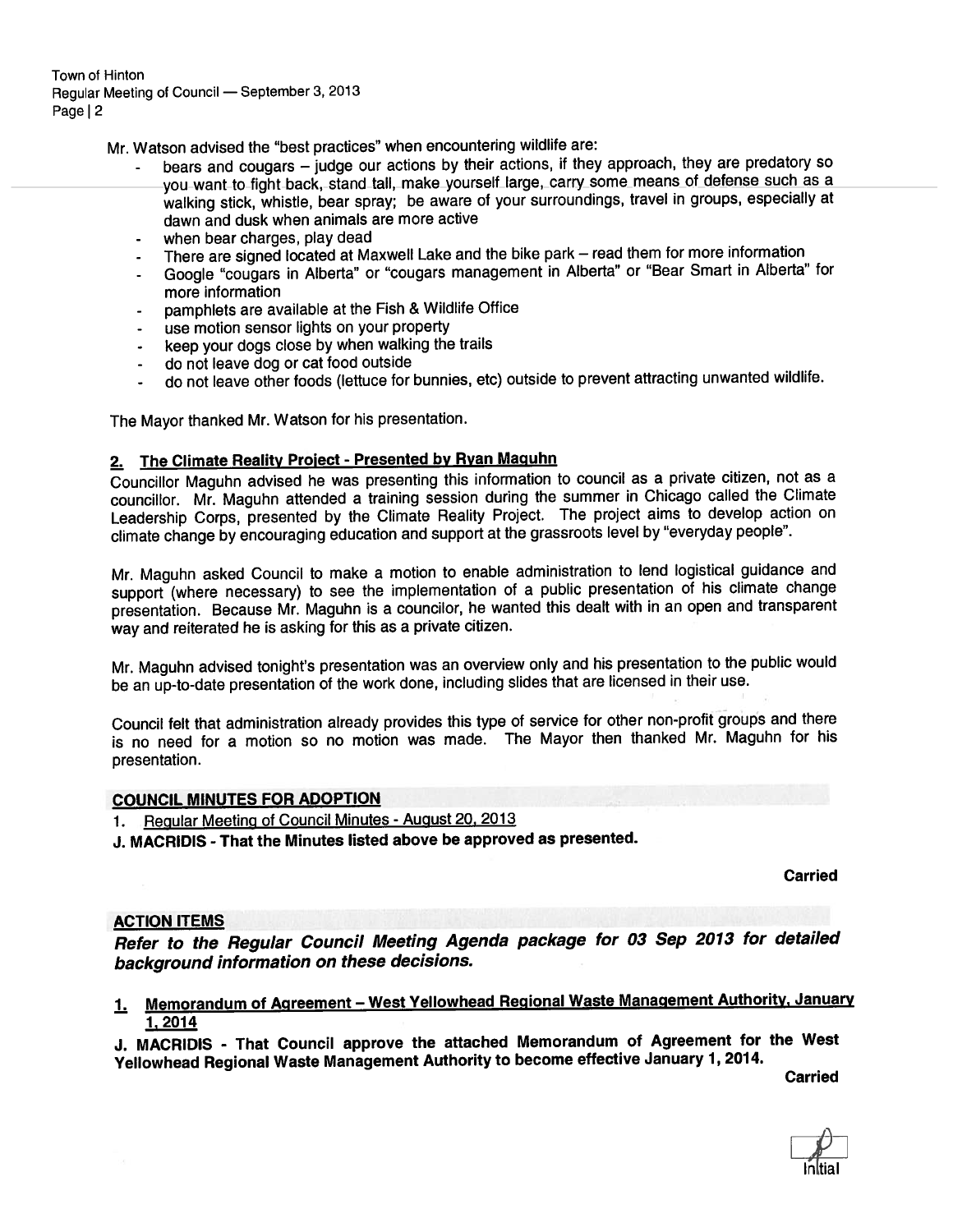Town of Hinton Regular Meeting of Council — September 3, <sup>2013</sup> Page | 3

# 2. Emergency Services Agreement with Yellowhead County

Council was provided with <sup>a</sup> new Schedule "C" (replaces Page <sup>78</sup> in the agenda package) and Mr. Kreiner apologized that the most current one was not attached to his report. See Attachment #1 to these minutes.

## R. MAGUHN - That Council approve entering into the attached Emergency Services Agreement with Yellowhead County.

Carried

#### INFORMATION ITEMS

- 1. Council Information Package #1 previously circulated August 21, 2013
- 2. Council Information Package #2 previously circulated August 28, <sup>2013</sup>

Councillor Johnston-MacKay mentioned in package 2 there is an online survey on priorities for amateur sports. This is an opportunity for the public to have their say as to the future of amateur sports in Alberta.

Councillor Maguhn mentioned in package <sup>2</sup> there is <sup>a</sup> news bulletin from FCM re partnerships and housing; speaks well to our community that we are already creating these partnership opportunities.

# R. MAGUHN - That Council Information Packages #1 and # <sup>2</sup> be accepted for information.

**Carried** 

# REPORTS FROM MAYOR, COUNCIL, TOWN MANAGER

# 1. Council Reporting (Training/Conferences/CEAC, Listening Teams, All Other Committees)

#### Councillor Lorraine Johnston-MacKay reported:

- as the listener for culture she wanted to mention there is <sup>a</sup> grea<sup>t</sup> lineup of activities this winter: first date is Sept. <sup>21</sup> for <sup>3</sup> drama classes by Deb Bird;
- theatre group will be hosting <sup>3</sup> or <sup>4</sup> programs this winter
- attending the STARS Ambulance presentation tomorrow where they will showcase their newest helicopter.

#### Councillor Ryan Maguhn reported:

- Hinton Policing Committee very active next little while; will have booth at tomorrow night's registration fair; come and find out more about the Hinton Policing Committee;
- Hinton Policing Committee is starting their regular meetings again on Sept. 12<sup>th</sup>
- Anyone interested in throwing their names in the ring for municipal elections, see Rhonda West for more information and goo<sup>d</sup> luck to all that are interested in running.

#### Mayor Ian Duncan reported:

- watched Hinton firefighters at the recent Edson firefighting combat event; had to agree it is the toughest 2-minutes in sports; very impressive and emotional, truly inspirational day to watch the firefighters do what they do every day;
- Hinton's new firefighting rehabilitation tent was on display and go<sup>t</sup> lots of accolades from citizens and other firefighters;
- Sends <sup>a</sup> big congratulations to Deputy Fire Chief Mark Wyatt for taking home the gold for his age category and hats off to all our firefighters.

#### 2. Town Manager Report

#### Town Manager Bernie Kreiner reported:

 reminder about the information for potential candidates video conference scheduled for Sept. <sup>16</sup> from <sup>6</sup> to <sup>9</sup> pm for anyone interested; contact Rhonda West (780-865-6002) for more information;